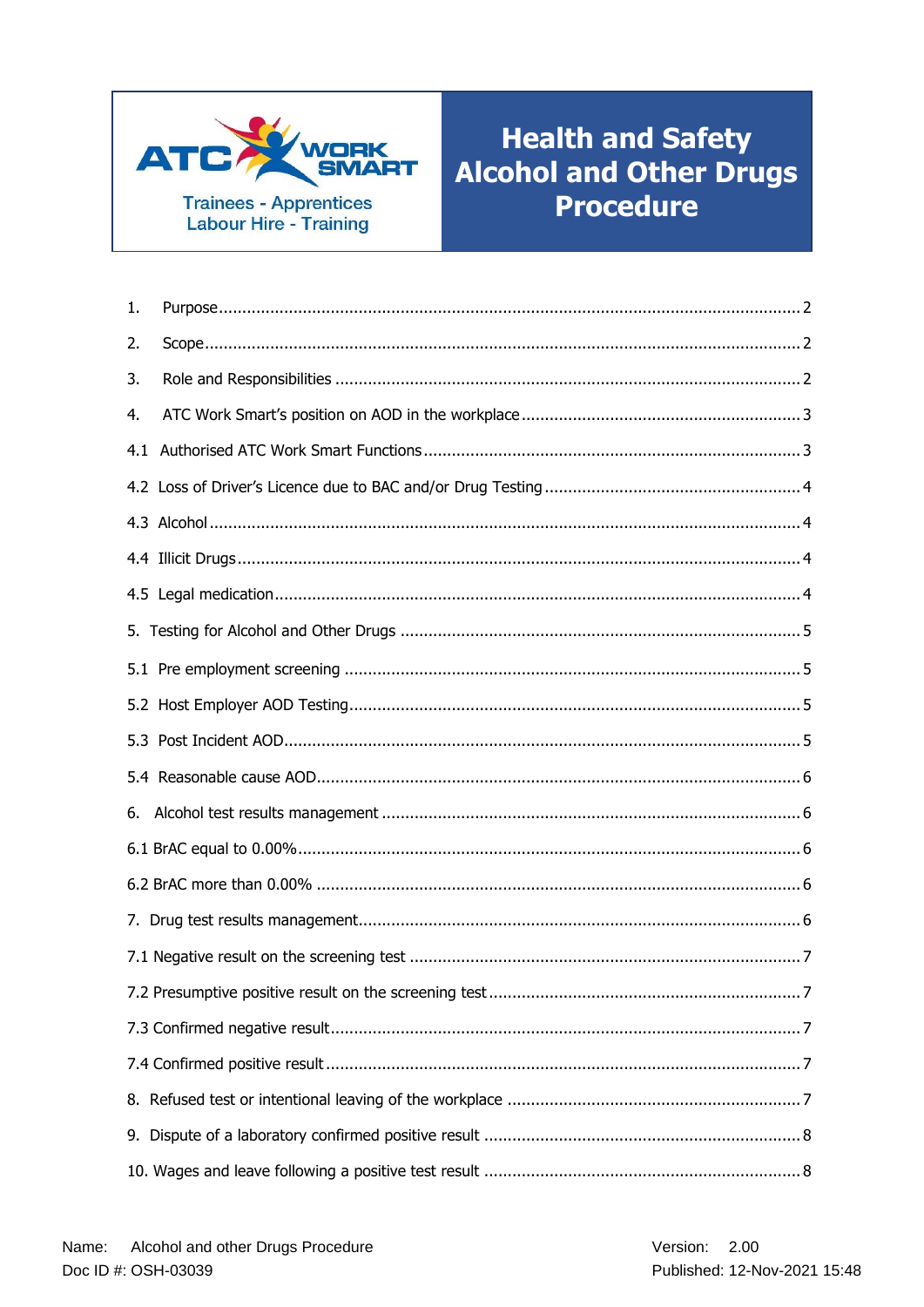# <span id="page-1-0"></span>1. Purpose

ATC Work Smart is committed to the health, safety and wellbeing of all people at the workplace. This procedure documents processes to support the application of ATC Work Smarts' position on alcohol and other drugs (AOD) in the workplace, as established by the Fit for Work Policy.

This procedure adopts and is consistent with the requirements of:

- > Guidance for Alcohol and other drugs at the workplace
- > AS 3547 Breath alcohol testing devices for personal use
- > AS 4308 Procedures for specimen collection and the detection and quantitation of drugs of abuse in urine

# <span id="page-1-1"></span>2. Scope

This applies to all ATC Work Smart employees and visitors.

# <span id="page-1-2"></span>3. Role and Responsibilities

### **Managers**

- > Ensure privacy and confidentiality of any test results provided to them
- > Ensure all employees within their area of responsibility are aware of ATC Work Smarts' position on AOD in the workplace
- > Manage any change in an employees work performance that may be due to alcohol or other drug use issues.
- > Assist in coordinating any AOD testing at a workplace within their area of responsibility
- > Arrange safe transport home or to a suitable place of rest for any workers that return a positive test result for alcohol
- > Support access to EAP counselling and other community assistance services as appropriate.

### **Field Officers/Recruitment Consultants**

- > Ensure privacy and confidentiality of any test results provided to them
- > Ensure all workers within their area of responsibility are aware of ATC Work Smarts' position on AOD in the workplace
- > Assist in coordinating and consulting with Host Employers on any reasonable cause AOD testing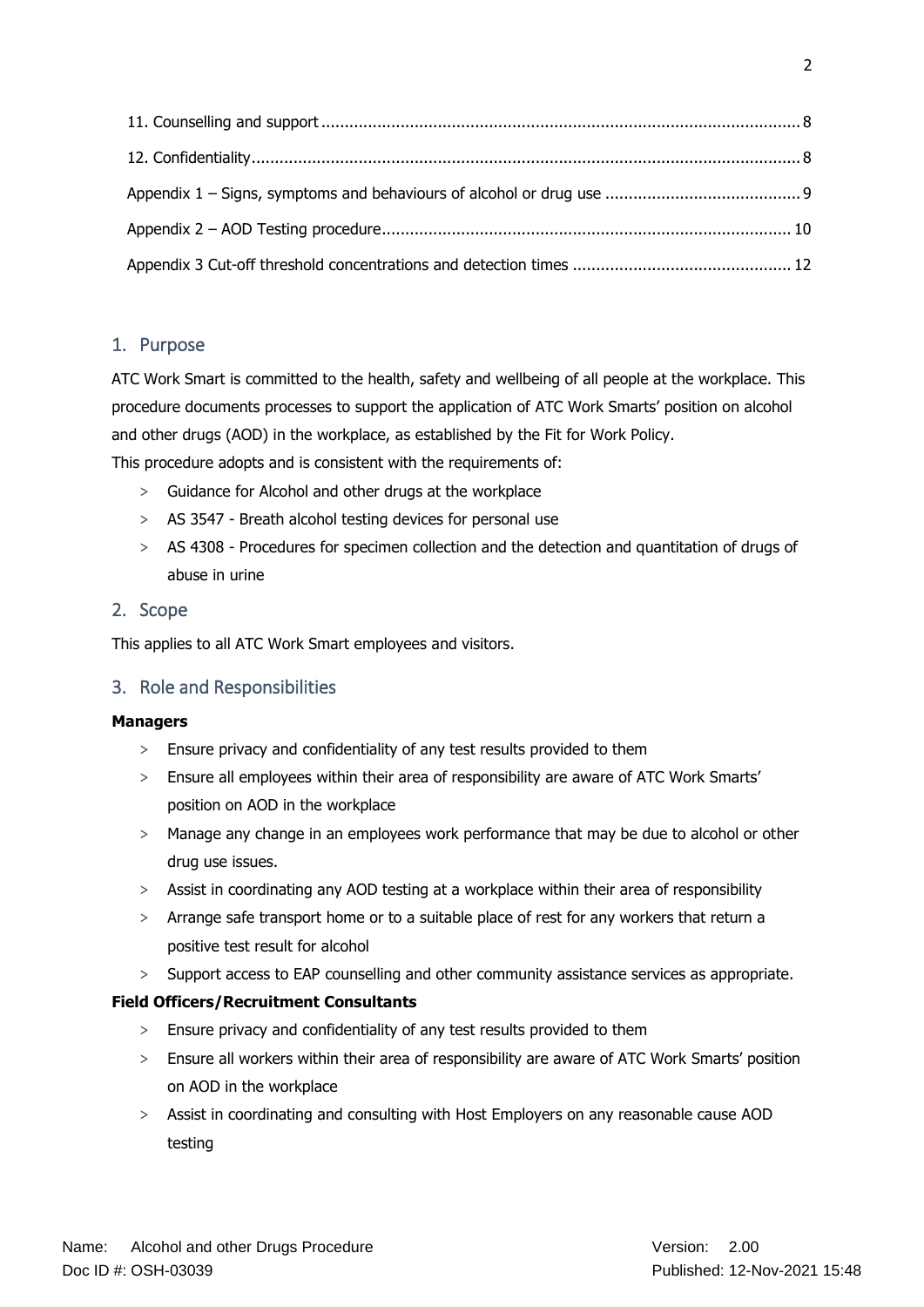- > In consultation with the relevant Manager and Host Employer determine whether disciplinary action is required for any employees that:
	- $\circ$  return a positive test result for alcohol or a laboratory confirmed positive result for drugs
	- o refuse to be tested
	- o intentionally leave a workplace to avoid testing
- > Support access to EAP counselling and other community assistance services as appropriate.

#### **Workers**

- > Never undertake any work while adversely affected by AOD, including legal medication.
- > Participate in AOD testing in accordance with expectations established by this procedure.
- > Notify their line manager/supervisor if they are concerned about the fitness for work of themselves or another worker.

#### **Visitors**

- > Do not attend an ATC Work Smart workplace if they are impaired by AOD
- > Participate in AOD testing in accordance with expectations established by this procedure.

### <span id="page-2-0"></span>4. ATC Work Smart's position on AOD in the workplace

ATC Work Smart is committed to the health, safety and wellbeing of its workforce and the quality and safety of the services that it provides.

The ATC Work Smart position on AOD is that all ATC Work Smart employees are responsible for making sure they are fit for work every workday. This includes not being under the adverse influence of AODs, being well rested and being physically and mentally fit to perform their jobs safety.

ATC Work Smart recognises that the use of AOD can directly impact a worker's fitness for work, their own health and safety, and the safety of others they work with.

At all times, ATC Work Smart employees and visitors must be free from the adverse effects of alcohol, prescription medications and other drugs, whilst at ATC Work Smart and Host Employer worksites.

ATC Work Smart is an alcohol and illicit drug-free work environment meaning alcohol and illicit drugs must not be present or consumed onsite. However, there may be certain situations such as externally hosted events or authorised ATC Work Smart functions, where employees may choose to consume alcohol responsibly.

### <span id="page-2-1"></span>4.1 Authorised ATC Work Smart Functions

There may be occasions during authorised ATC Work Smart functions and/or events, when alcohol may be served. It is expected alcohol will be served and consumed responsibly. If consuming alcohol at an authorised function or event, employees must monitor their consumption and make suitable transport arrangements, if their Breath Alcohol Concentration exceeds the legal limit for operating a motor vehicle.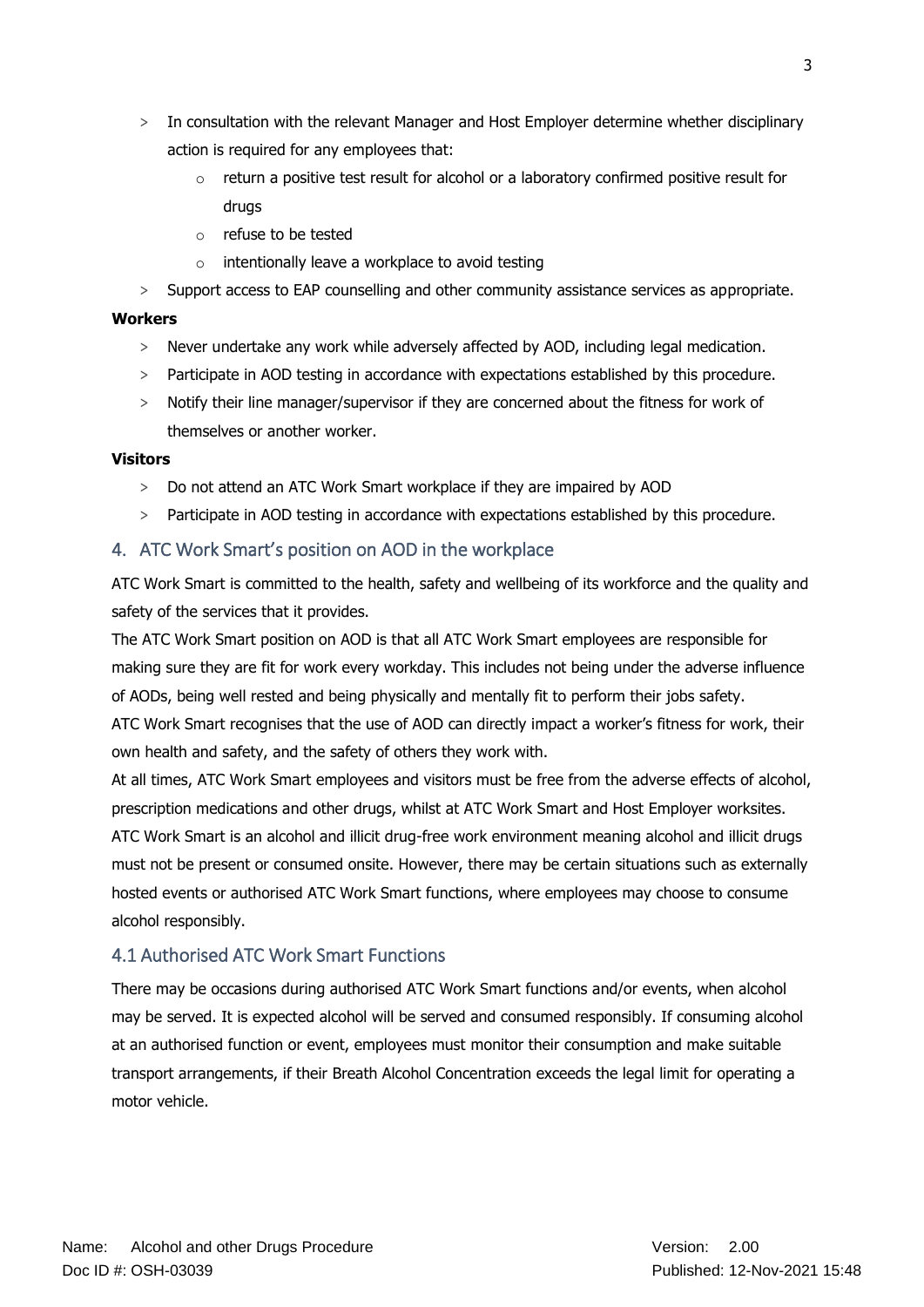# <span id="page-3-0"></span>4.2 Loss of Driver's Licence due to BAC and/or Drug Testing

Employees must hold a valid driver's licence to undertake roles which require driving responsibilities or to drive ATC Work Smart vehicles. If an employee with these requirements loses their licence for any reason this must be reported to their supervisor/ manager.

ATC Work Smart, and if applicable Host Employer, will assess each circumstance individually, however employees where driving is an inherent requirement of their role and lose their licence will not automatically be provided alternative duties.

### <span id="page-3-1"></span>4.3 Alcohol

Unfit for work by alcohol means an individual has a Breath Alcohol Concentration (BrAC) of equal to or above 0.00%. Any person who returns a BrAC of equal to or above 0.00% will be required to leave the workplace and a employees line manager/supervisor will arrange safe transport home or to a suitable place of rest. If the person is a visitor, they will not be permitted back onsite for a further 24 hours

#### <span id="page-3-2"></span>4.4 Illicit Drugs

Impairment by illicit drugs means an individual who is affected by illicit drugs and returns a positive result. Illicit drugs includes, but is not limited to:

| Class           | Common names                     |
|-----------------|----------------------------------|
| Amphetamines    | Speed, Ecstasy                   |
| Benzodiazepines | Valium, Serapax                  |
| <b>Opiates</b>  | Heroin, Opium, Morphine, Codeine |
| Cannabinoids    | Cannabis, Marijuana, Hashish     |
| Cocaine         | Cocaine, Coke                    |

### <span id="page-3-3"></span>4.5 Legal medication

Unfit for work by legal medication means an individual who is not fit for work or is unable to take reasonable care of their own, or others' health and safety as a result of medication they have taken. If a worker is concerned, they may not be fit for work as a result of prescription or over-the-counter medication they must immediately notify their line supervisor or manager.

Employees using legal medications must:

- > advise their medical practitioner or pharmacist of the type of work they are required to undertake at the time of obtaining the legal medication
- > obtain relevant information and advice about the possible side effects of medications and any impacts on their ability to safely perform work
- > take the medications only as prescribed or instructed
- > take note of warnings or instructions on packaging.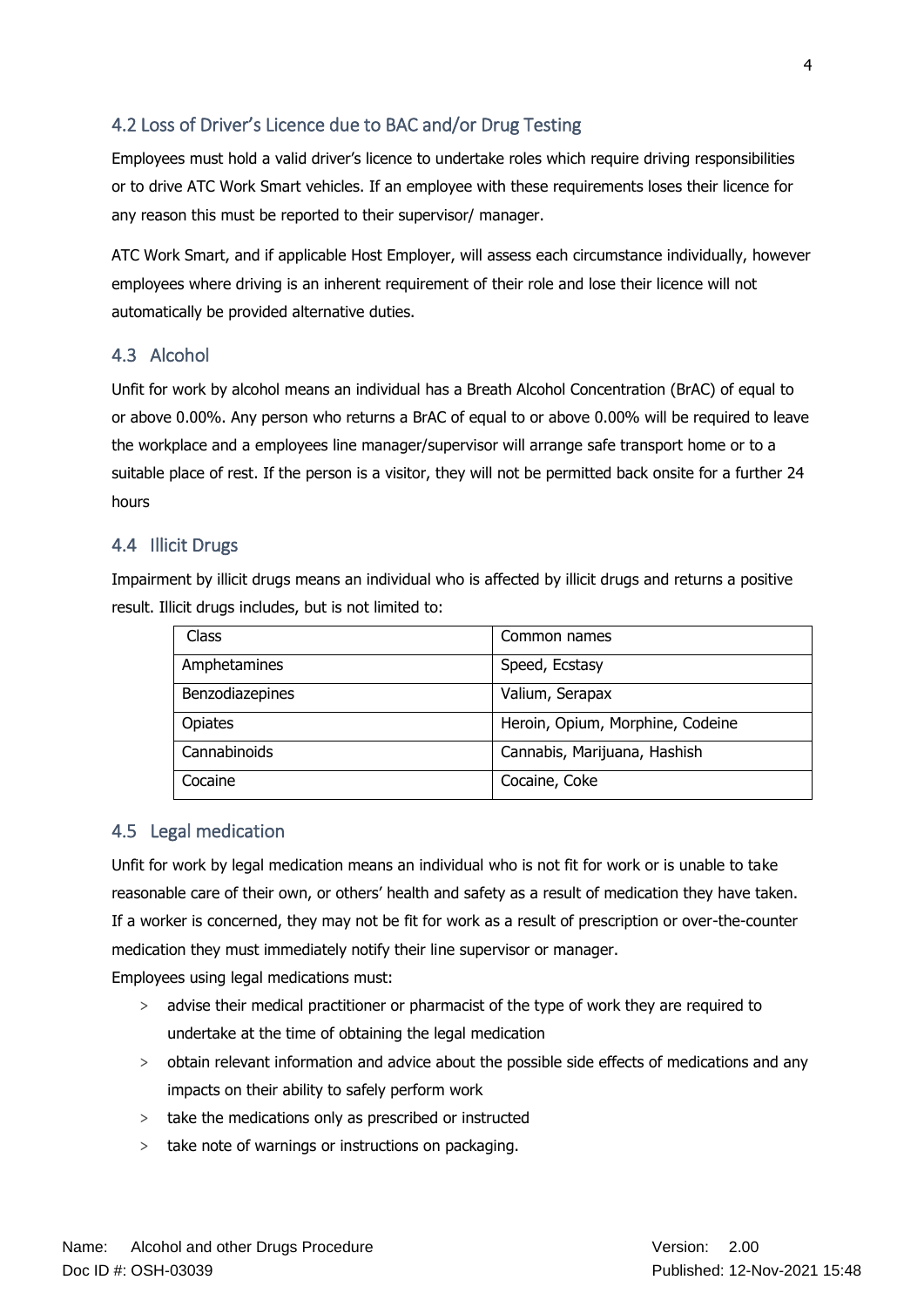Employees only need to advise their manager/supervisor if they are taking Prescribed or OTC medication that may impair their ability to safely perform their role. They are not required to disclose why they are taking the medication. If the employee's capacity is impaired, they should take appropriate leave until the medication is finished.

ATC Work Smart reserves the right to direct an employee to participate in a Medical Review consultation to determine risk of using the prescribed medication.

# <span id="page-4-0"></span>5. Testing for Alcohol and Other Drugs

The testing methods that ATC Work Smart will use for:

- > Alcohol Breath
- > Illicit Drugs Urine

Employees can be tested for AOD in the following circumstances:

- > Pre employment screening (if required by Host Employer)
- > Random and blanket AOD (if identified in Host Employers AOD Policy and Procedure)
- > Post-incident AOD
- > Reasonable cause AOD

# <span id="page-4-1"></span>5.1 Pre employment screening

Pre employment drug screening will be conducted when specified as a requirement by the Host Employers AOD Policy and Procedures.

Refer to Appendix 2

### <span id="page-4-2"></span>5.2 Host Employer AOD Testing

Random and or blanket AOD testing will be conducted, in consultation with ATC Work Smart and, in accordance with the Host Employers AOD Policy and Procedures.

### <span id="page-4-3"></span>5.3 Post Incident AOD

Following an incident, the Manager/Field Officer/Recruitment Consultant must consult with the Risk and Compliance Manager or CEO to identify whether any workers involved in the incident need to be directed to be tested for alcohol and/or drugs. Testing for alcohol and/or drugs must be undertaken as soon as practical after the incident. Participation in a post-incident AOD test is mandatory if directed as required.

- > Document any concerning or unusual behaviours exhibited by the employer. Appendix 1 provides guidance on recognising the signs, symptoms and behaviours of alcohol or drug use.
- > As many of the symptoms of alcohol or drug use are similar to those for the onset or occurrence of a heart attack, stroke or other illness, it is important for managers or line supervisors to eliminate the possibility that the signs and symptoms relate to a serious medical condition.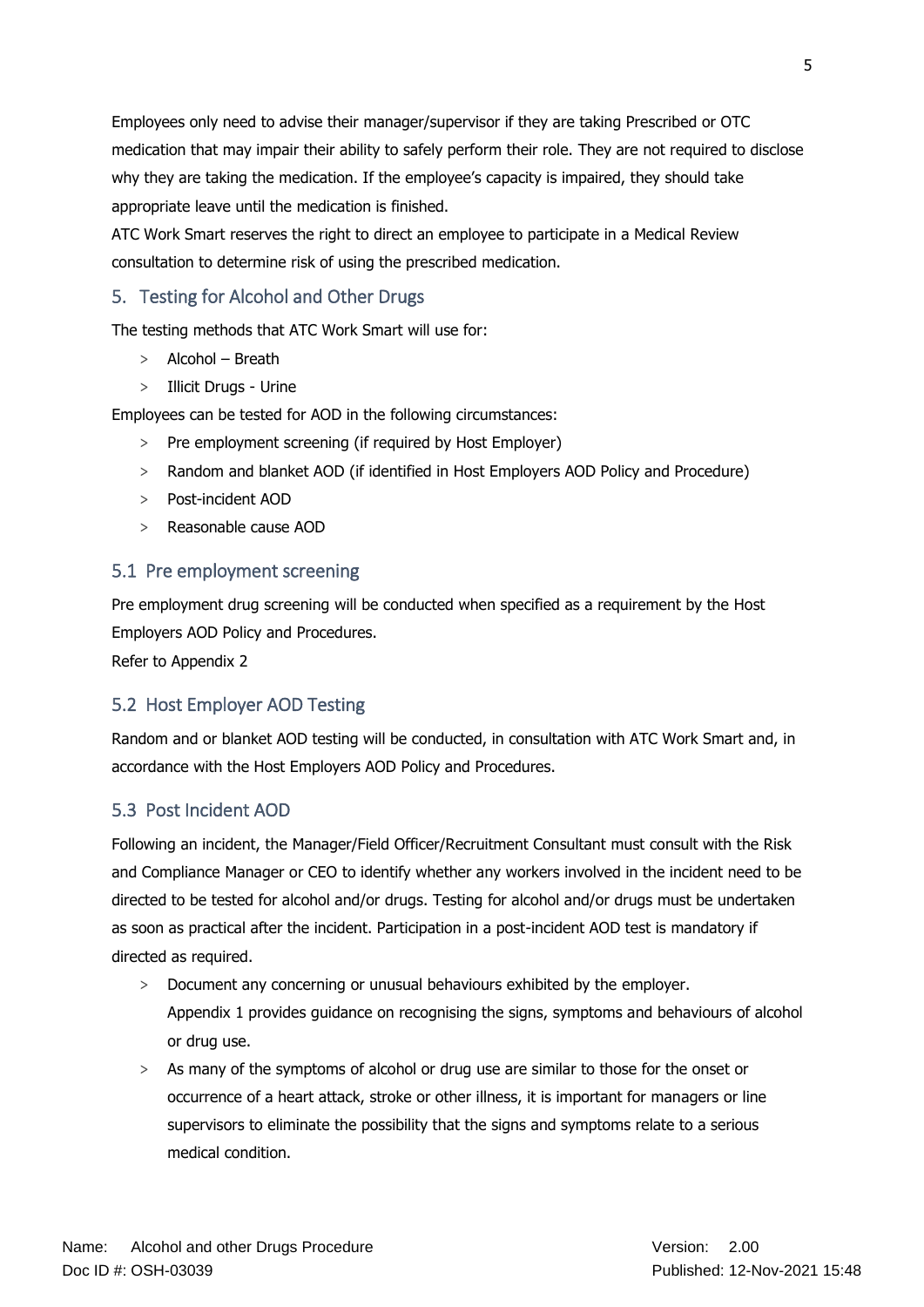- > The employee will not be permitted to return to work until they have undertaken the required testing
- > The result of any post-incident testing will form part of the incident investigation process
- > Report the incident in accordance with the *Incident, Hazard Reporting and Investigation* Procedure

Refer to Appendix 2 for AOD testing procedures.

# <span id="page-5-0"></span>5.4 Reasonable cause AOD

(Appendix 1 – Signs, symptoms and behaviours of alcohol or drug use)

If a manager or line supervisor has a reasonable cause that a worker is not fit for work due to AOD, they are to initially discuss their concerns with the worker. Following this discussion, if they still have a reasonable cause that alcohol and/or drug testing is required they must:

- > direct the worker not to perform any further work and if required, wait in a safe location, then make themselves available for AOD
- > document any concerning or unusual behaviours exhibited by the worker
- > contact the Risk and Compliance Manager or CEO, immediately to advise of the possible requirement for reasonable cause AOD
- > if directed arrange AOD testing

Refer to Appendix 2 for AOD testing procedures.

# <span id="page-5-1"></span>6. Alcohol test results management

# <span id="page-5-2"></span>6.1 BrAC equal to 0.00%

A BrAC that is equal to 0.00% is considered to be a negative test result. The person who has been tested is permitted to return to normal duties and/or remain at the workplace.

# <span id="page-5-3"></span>6.2 BrAC more than 0.00%

Any BrAC test greater than 0.00% will require a second test 20 minutes afterwards to confirm the BrAC. The second reading will be the official BrAC level recorded and will be treated as the confirmed result.

Any worker returning a positive test result will be required to leave the workplace. If the confirmed test is equal to or above 0.05% the worker's line supervisor will arrange safe transport home or to a suitable place of rest.

Any person who produces a positive BrAC result may be required to undergo and pass additional alcohol testing before their return to work duties on behalf of ATC Work Smart or any ATC Work Smart workplace.

A positive test result is viewed as misconduct, with the employee subject to disciplinary procedure in accordance with ATC Work Smart's, Underperformance and Misconduct Policy.

# <span id="page-5-4"></span>7. Drug test results management

Refer to Appendix 3 Cut-off threshold concentrations and detection times.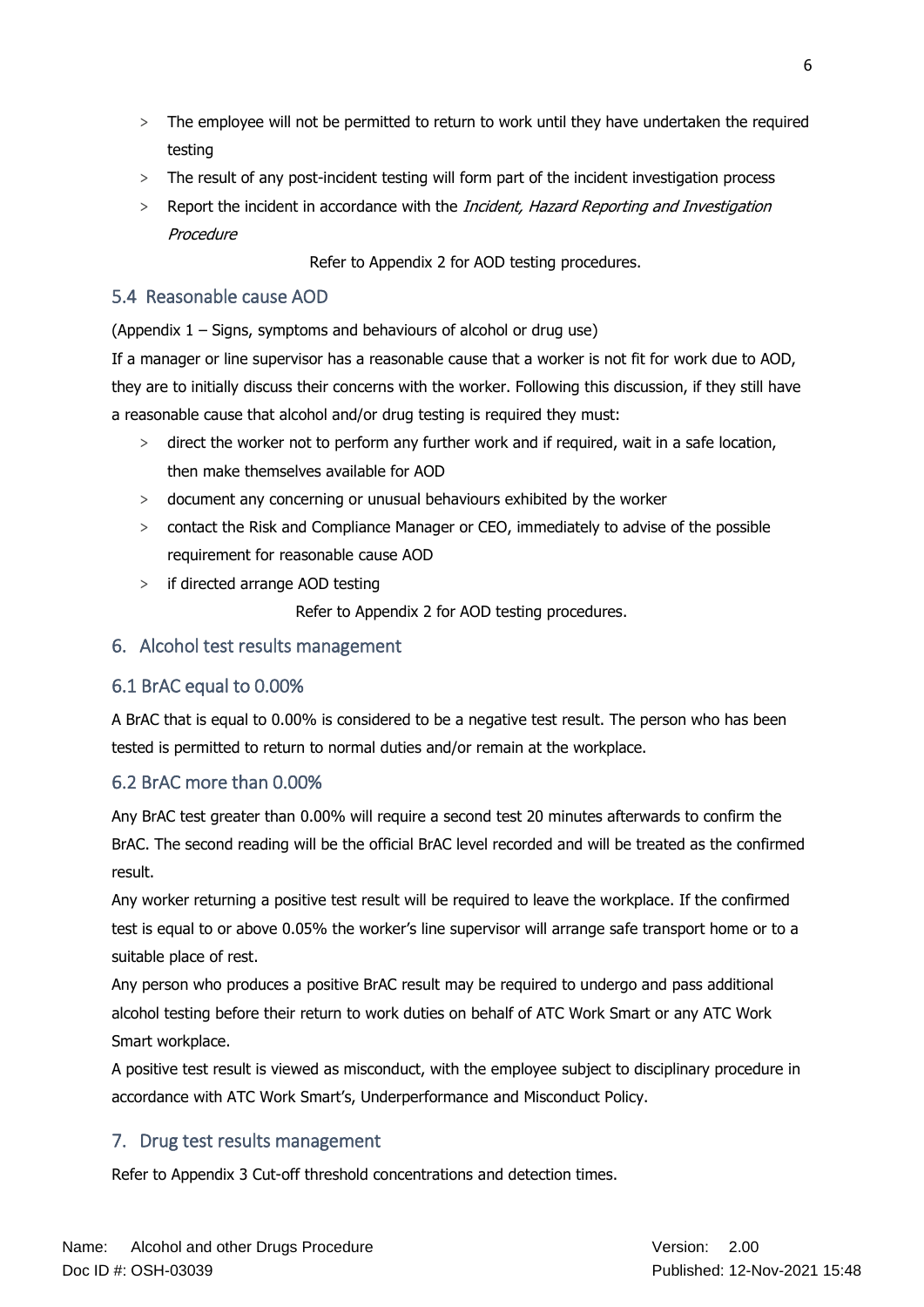### <span id="page-6-0"></span>7.1 Negative result on the screening test

If the urine screening test is reported as negative, the employee will immediately be permitted to return to normal duties and/or return to the workplace. No record will be placed on the worker's file.

#### <span id="page-6-1"></span>7.2 Presumptive positive result on the screening test

The employee with the presumptive positive result will be directed not to enter the workplace until a confirmed result is received. The employee will continue to be paid (based on their ordinary hours of work) by ATC Work Smart until a confirmed result is received.

#### <span id="page-6-2"></span>7.3 Confirmed negative result

If the laboratory confirms a negative result for the presence of any of the drugs at or above the specified target concentrations listed in Appendix 3 – Cut-off threshold concentrations or In the case of legal medication, at a concentration that is consistent with the recommended or prescribed dosage for the employee, the specimen is considered as a laboratory confirmed negative result. The employee will immediately be permitted to return to normal duties and/or return to the workplace.

#### <span id="page-6-3"></span>7.4 Confirmed positive result

If the laboratory confirms the presence of any of the drugs at or above the specified target concentrations listed in Appendix 3 – Cut-off threshold concentrations or in the case of legal medication, at a concentration that is inconsistent with the recommended or prescribed dosage for the employee, the specimen is considered as a laboratory confirmed positive result. Any person who produces a positive drug screen result will be required to undergo and pass additional drug testing before their return to work duties on behalf of ATC Work Smart or any ATC Work Smart workplace. A positive test result is viewed as misconduct, with the employee subject to disciplinary procedure in accordance with ATC Work Smart's, Underperformance and Misconduct Policy.

#### <span id="page-6-4"></span>8. Refused test or intentional leaving of the workplace

A person will be managed as having a positive alcohol or drug test result if they:

- > intentionally leave the workplace to avoid testing after the AOD Testing Provider arrives at the workplace
- > refuse to sign the consent form provided by the AOD Testing Provider
- > refuse to participate in testing.

Any person who refuses or deliberately avoids testing will be managed as having a positive alcohol or drug test result. ATC Work Smart may help facilitate arrangements for their safe transport to their home or a safe place of rest.

Any ATC Work Smart employee who refuses to be tested, or intentionally leaves a workplace to avoid testing will be subject to disciplinary procedure in accordance with ATC Work Smart's, Underperformance and Misconduct Policy.

7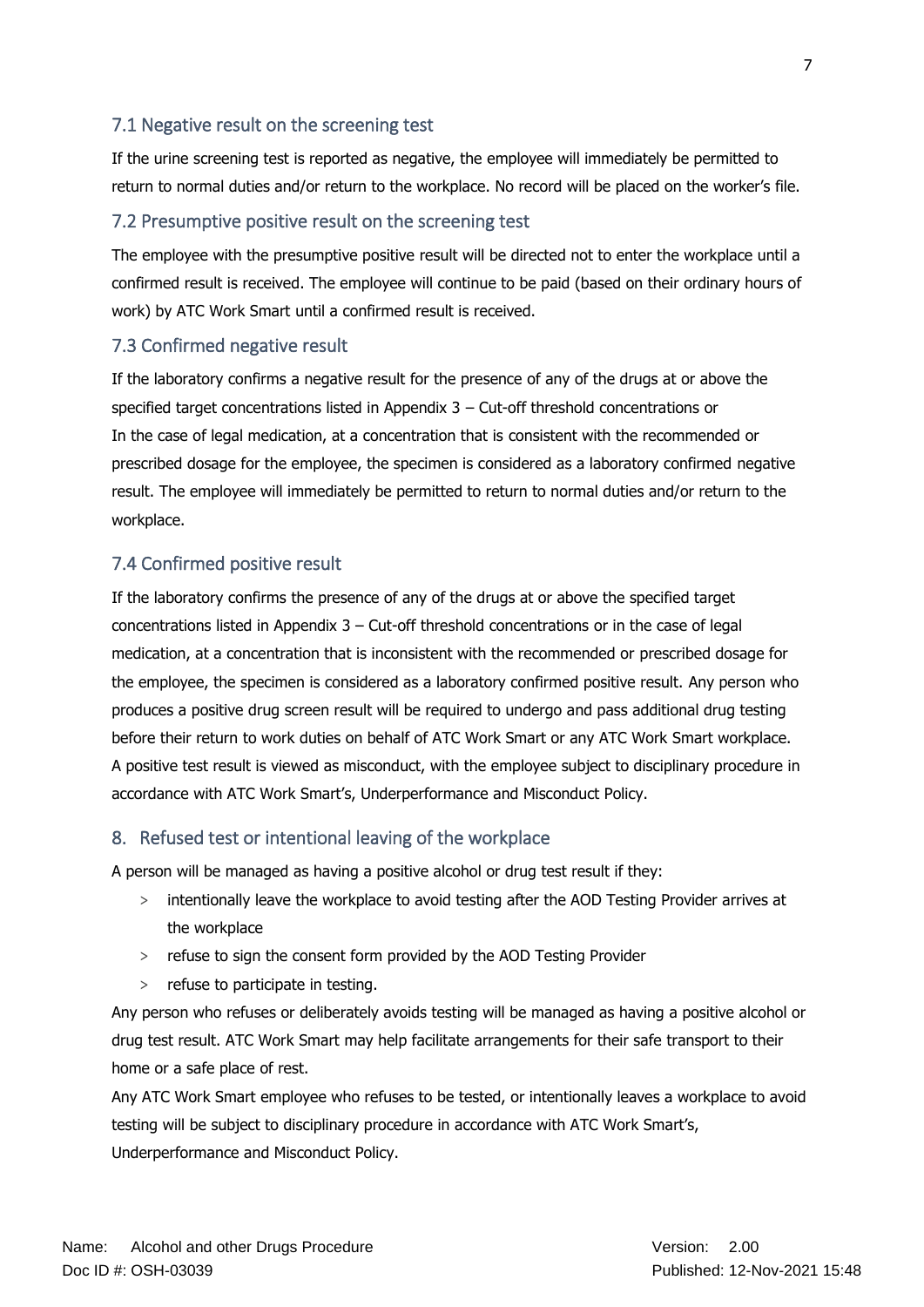# <span id="page-7-0"></span>9. Dispute of a laboratory confirmed positive result

If a person wishes to dispute a laboratory confirmed positive result, they have two business days from receipt of written notification of the result to request that their referee specimen be tested. Failure to lodge a dispute within this period is considered to be the equivalent of no dispute being lodged. Any costs associated with testing of the referee sample will be the responsibility of the person lodging the dispute.

### <span id="page-7-1"></span>10.Wages and leave following a positive test result

If a worker returns a positive confirmed result in relation to a drug test, ATC Work Smart may require the employee to take paid leave (from appropriate leave accruals or unpaid leave) from the date of the initial test.

### <span id="page-7-2"></span>11. Counselling and support

ATC Work Smart provides a confidential Employee Assistance Program (EAP). Employees can contact their dedicated EAP counsellor via:

- > Calling our dedicated help line 0407 086 000
- > Wellness check-up form <https://eapassist.com.au/about-eapassist/wellbeing-check-up/>
- > Online booking form <https://eapassist.com.au/booking-form/>

### <span id="page-7-3"></span>12. Confidentiality

Disciplinary discussions and meetings (and their outcomes) are confidential. They are not to be discussed with co-workers. Failure to maintain the confidentiality of performance management discussions or meeting is a breach of this policy and may result in disciplinary action.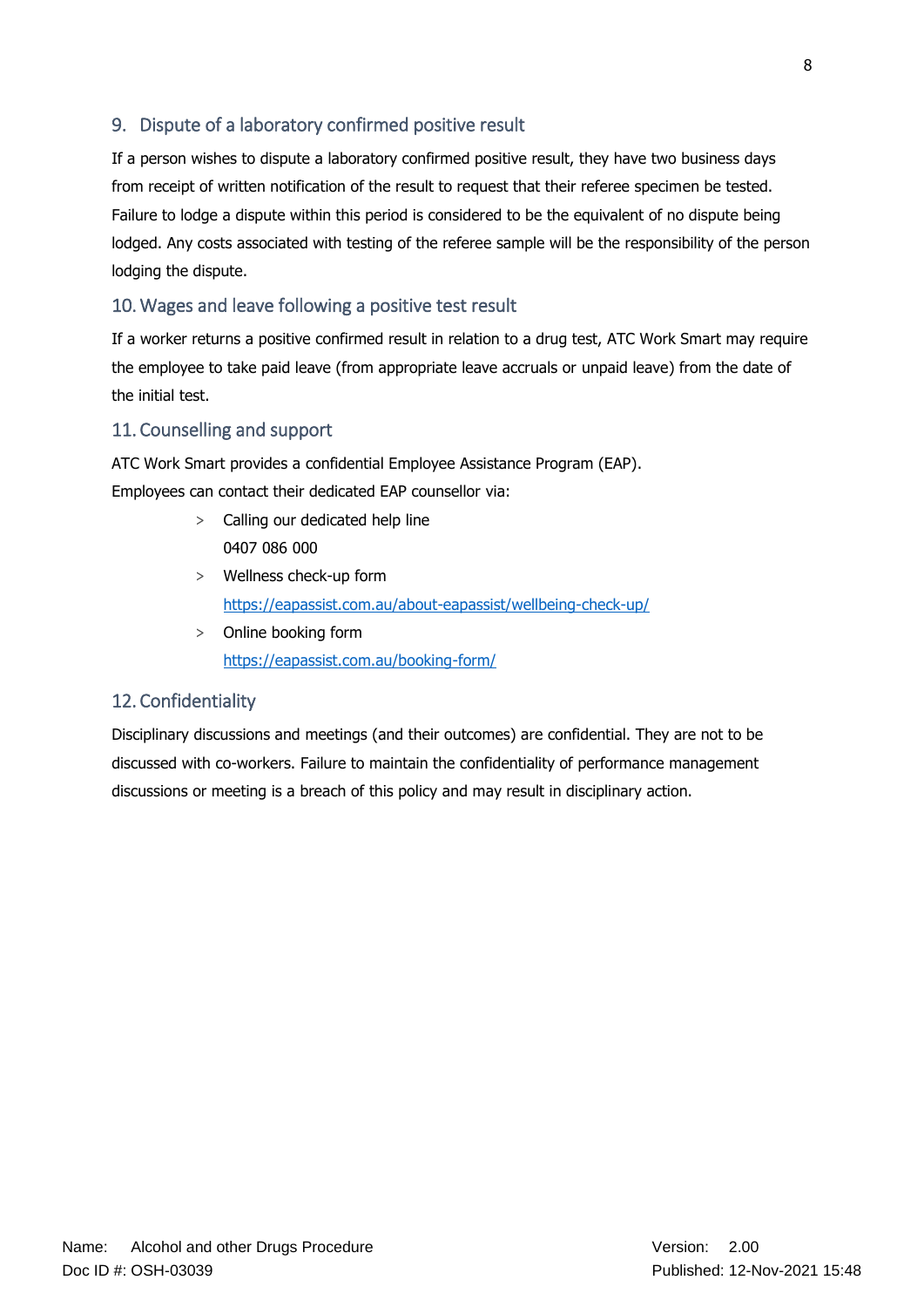# <span id="page-8-0"></span>Appendix 1 – Signs, symptoms and behaviours of alcohol or drug use

A person may be reasonably suspected of being under the influence of alcohol and/or drugs where the person is demonstrating one or more of the following physical symptoms or behaviours. Workers displaying these symptoms or behaviours may require medical treatment.

Care shall be taken, as many of the symptoms outlined below are similar to those for the onset or occurrence of a heart attack, stroke or other illnesses. Therefore, the symptoms and behaviours are listed as a guide only to what may be exhibited when a person is affected by AOD.

#### **Physical Symptoms and Behaviours**

| <b>Flushing</b>       | <b>Dizziness</b>          | <b>Shakiness</b>      |
|-----------------------|---------------------------|-----------------------|
| <b>Bloodshot eyes</b> | Dilated (enlarged) pupils | Unclear judgement     |
| Confused              | Uncoordinated movements   | Irregular breathing   |
| Slow reactions        | Loss of memory            | Hyperactivity         |
| Slurred speech        | Aggression                | Depression            |
| Smells of alcohol     | Tendency to laugh         | Tension               |
| Loss of inhibitions   | Talk more than usual      | Unconsciousness       |
| Vomiting              | Convulsions               | <b>Hallucinations</b> |
| Trembling             | <b>Irritability</b>       | Irrational behaviour  |
| Threatening manner    | <b>Sleepiness</b>         | Anxiety               |
| Convulsions           | Increased sweating        | Dehydration           |
|                       |                           |                       |

#### **Work Behaviours**

Non or reduced attendance at work evidenced by:

- > Absenteeism such as excessive sick leave, taking of unauthorised leave, frequent minor illnesses, improbable excuses for absences or lateness of arrival
- > On-the-job absenteeism such as continued absences from office, desk, or worksite, frequent trips to coffee room or toilet, late returning from lunch/shift.

Continuous non-compliance to Seqwater HSW standards evidenced by:

Incidents on the job, near misses, or incidents off the job that affect work performance.

Effects on clients and customers evidenced by:

> Client(s) comment on behaviour or action.

Diminished quality of work evidenced by:

- > Difficulty recalling instructions or job details and/or giving misunderstanding instructions
- > Slow to learn new jobs, unreliability and/or reduced levels of concentration.

Diminished quantity of work evidenced by:

- > Missed deadlines or jobs taking more time than expected
- > Decreased productivity
- > Unable to sustain effort and/or spasmodic work pace.

Effects on work team evidenced by:

- > Over-reaction to real or imagined criticism, wide mood swings in morale, moody and unpredictable behaviours
- > Borrowing money from co-workers and/or complaints about, or avoidance of co-workers
- > Involvement in arguments and/or physical altercations.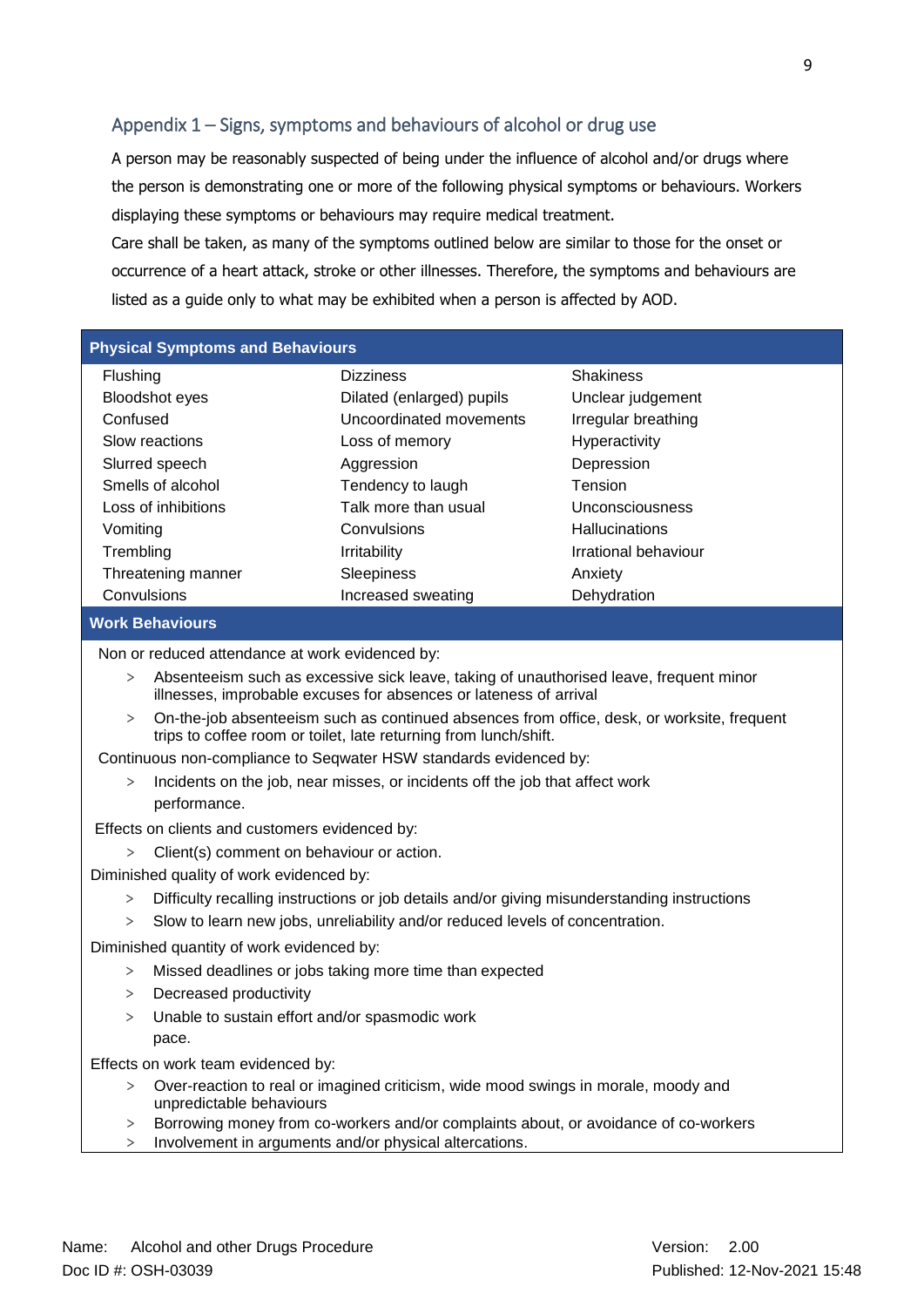# <span id="page-9-0"></span>Appendix 2 – AOD Testing procedure

#### **Alcohol Testing**

Persons identified as require to participate in alcohol testing will be required to carry out a supervised alcohol analysis test, using a calibrated breath testing device as per the Australian Standard AS3547 Breath alcohol devices for personal use . The test will be administered by a suitably trained person.

#### **Process for reasonable cause or post incident alcohol testing**

- a) Complete sections A and D Of Alcohol Breath Test Record Form
- b) Contact Risk and Compliance Manager (RCM) or CEO for authorisation for testing
- c) RCM / CEO does not approve testing, no further action
- d) RCM / CEO approves testing , go to e)
- e) No food, smoking or drink is to be consumed 15 minutes prior to the testing.
- f) A BrAC that is equal to 0.00% is considered to be a negative test result
- g) Any BrAC test greater than 0.00% will require a second test 20 minutes afterwards to confirm the BrAC. The second reading will be the official BrAC level recorded and will be treated as the confirmed result.
- h) Complete remaining Sections of Alcohol Breath Test Record

Email Alcohol Breath Test Record Form to [compliance@atcworksmart.com.au](mailto:compliance@atcworksmart.com.au)

(Download Alcohol Breath Test Record Form from isoTracker > Health and Safety Forms)

#### **Drug Testing**

Provider - PathWest (70 available locations) <http://pathwest.health.wa.gov.au/Patients/Pages/Collection-Centre-Locations.aspx>

Turnaround time for results - Screening test, one working day Confirmatory results, two working days Results delivery - PathWest Direct, electronic results delivery system

#### **Process for reasonable cause or post incident drug testing**

- a) Complete sections A to C of Reasonable Cause for Drug testing Form
- b) Contact Risk and Compliance Manager (RCM) or CEO for authorisation for testing
- c) RCM / CEO does not approve testing, no further action
- d) RCM / CEO approves testing , go to e)
- e) Complete remainder of Reasonable Cause for Drug testing Form
- f) Complete ATC Work Smart CofC Request Form
- g) Transport employee to nearest PathWest collection centre
- h) Present ATC Work Smart CofC Request Form
- i) Risk and Compliance will access results and relay to Field Officer / Recruitment Consultant Email Reasonable Cause for Drug testing Form to [compliance@atcworksmart.com.au](mailto:compliance@atcworksmart.com.au)

(Download Reasonable Cause for Drug testing Form from isoTracker > Health and Safety Forms)

( Download ATC Work Smart CofC Request Form from ATC Intranet > Documents > Drug testing)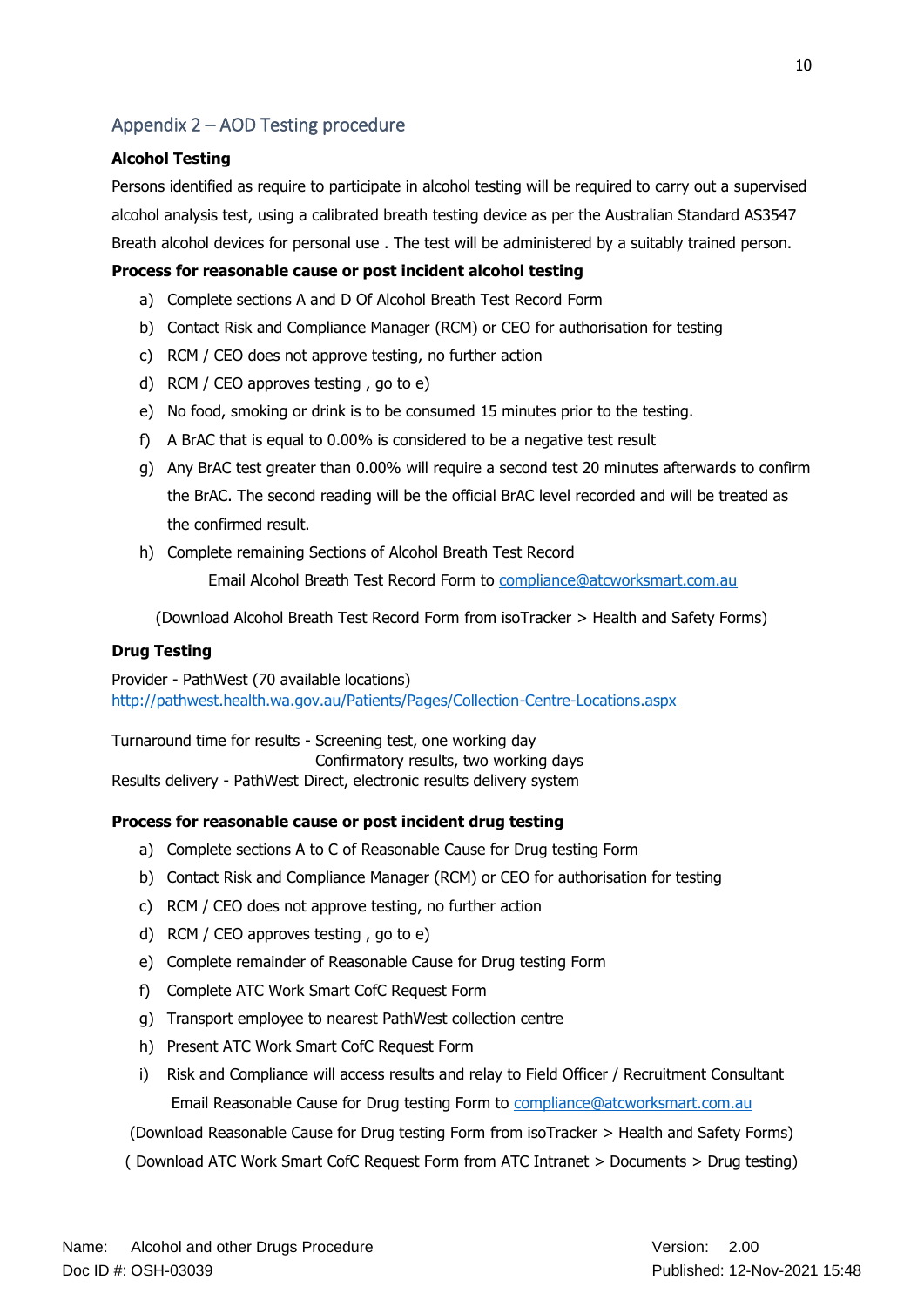### **Process for pre employment drug screening**

- a) Complete ATC Work Smart CofC Request Form
- b) Direct applicant to nearest PathWest collection centre with ATC Work Smart CofC Request Form
- c) Risk and Compliance will access results and relay to Field Officer / Recruitment Consultant

( Download ATC Work Smart CofC Request Form from ATC Intranet > Documents > Drug testing)